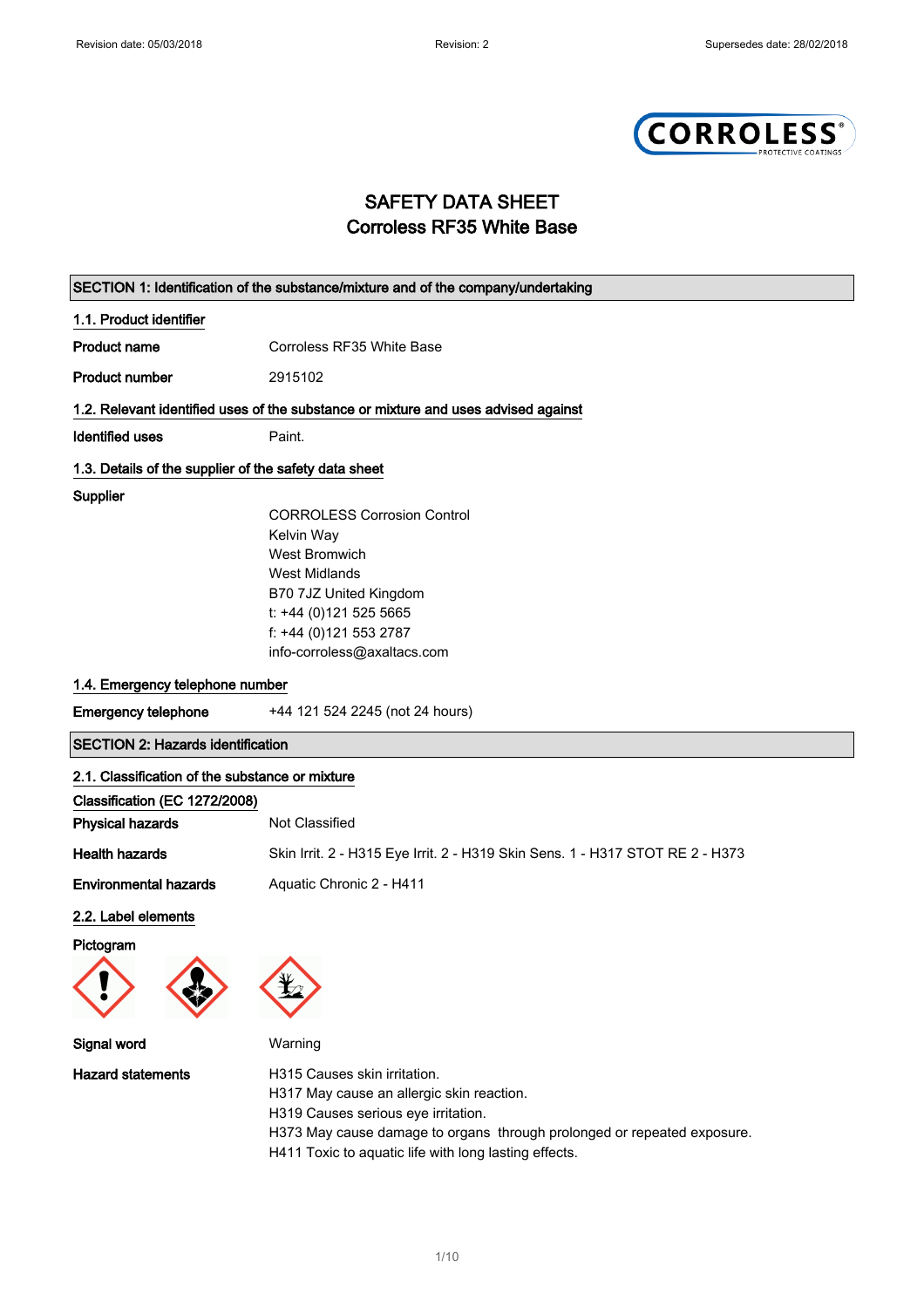ī

# Corroless RF35 White Base

| <b>Precautionary statements</b> | P260 Do not breathe vapour/ spray.<br>P264 Wash contaminated skin thoroughly after handling.<br>P272 Contaminated work clothing should not be allowed out of the workplace.<br>P273 Avoid release to the environment.<br>P280 Wear protective gloves/ protective clothing/ eye protection/ face protection.<br>P302+P352 IF ON SKIN: Wash with plenty of water.<br>P305+P351+P338 IF IN EYES: Rinse cautiously with water for several minutes. Remove<br>contact lenses, if present and easy to do. Continue rinsing.<br>P314 Get medical advice/ attention if you feel unwell.<br>P333+P313 If skin irritation or rash occurs: Get medical advice/attention.<br>P337+P313 If eye irritation persists: Get medical advice/attention.<br>P362+P364 Take off contaminated clothing and wash it before reuse.<br>P391 Collect spillage.<br>P501 Dispose of contents/ container in accordance with national regulations. |
|---------------------------------|----------------------------------------------------------------------------------------------------------------------------------------------------------------------------------------------------------------------------------------------------------------------------------------------------------------------------------------------------------------------------------------------------------------------------------------------------------------------------------------------------------------------------------------------------------------------------------------------------------------------------------------------------------------------------------------------------------------------------------------------------------------------------------------------------------------------------------------------------------------------------------------------------------------------|
| Contains                        | reaction product: bisphenol-A-(epichlorhydrin), Feldspar Flour, C13/C15-Alkylglycidylether,<br>Bisphenol A / F-Epoxy-Resin                                                                                                                                                                                                                                                                                                                                                                                                                                                                                                                                                                                                                                                                                                                                                                                           |

### 2.3. Other hazards

SECTION 3: Composition/information on ingredients

#### 3.2. Mixtures

| 30-60%<br>reaction product: bisphenol-A-(epichlorhydrin)                                                         |                      |                                                      |
|------------------------------------------------------------------------------------------------------------------|----------------------|------------------------------------------------------|
| CAS number: 25068-38-6                                                                                           | EC number: 500-033-5 | REACH registration number: 01-<br>2119456619-26-XXXX |
| Classification<br>Skin Irrit. 2 - H315<br>Eye Irrit. 2 - H319<br>Skin Sens. 1 - H317<br>Aquatic Chronic 2 - H411 |                      |                                                      |
| <b>Feldspar Flour</b><br>CAS number: 68476-25-5                                                                  | EC number: 270-666-7 | 30-60%                                               |
| Classification<br><b>STOT RE 2 - H373</b>                                                                        |                      |                                                      |
| C13/C15-Alkylglycidylether                                                                                       |                      | 5-10%                                                |
| CAS number: 68081-84-5                                                                                           | EC number: 268-358-2 | REACH registration number: 01-<br>2119962192-39-XXXX |
| Classification<br>Skin Irrit. 2 - H315<br>Eye Irrit. 2 - H319<br>Skin Sens. 1 - H317<br>Aquatic Chronic 2 - H411 |                      |                                                      |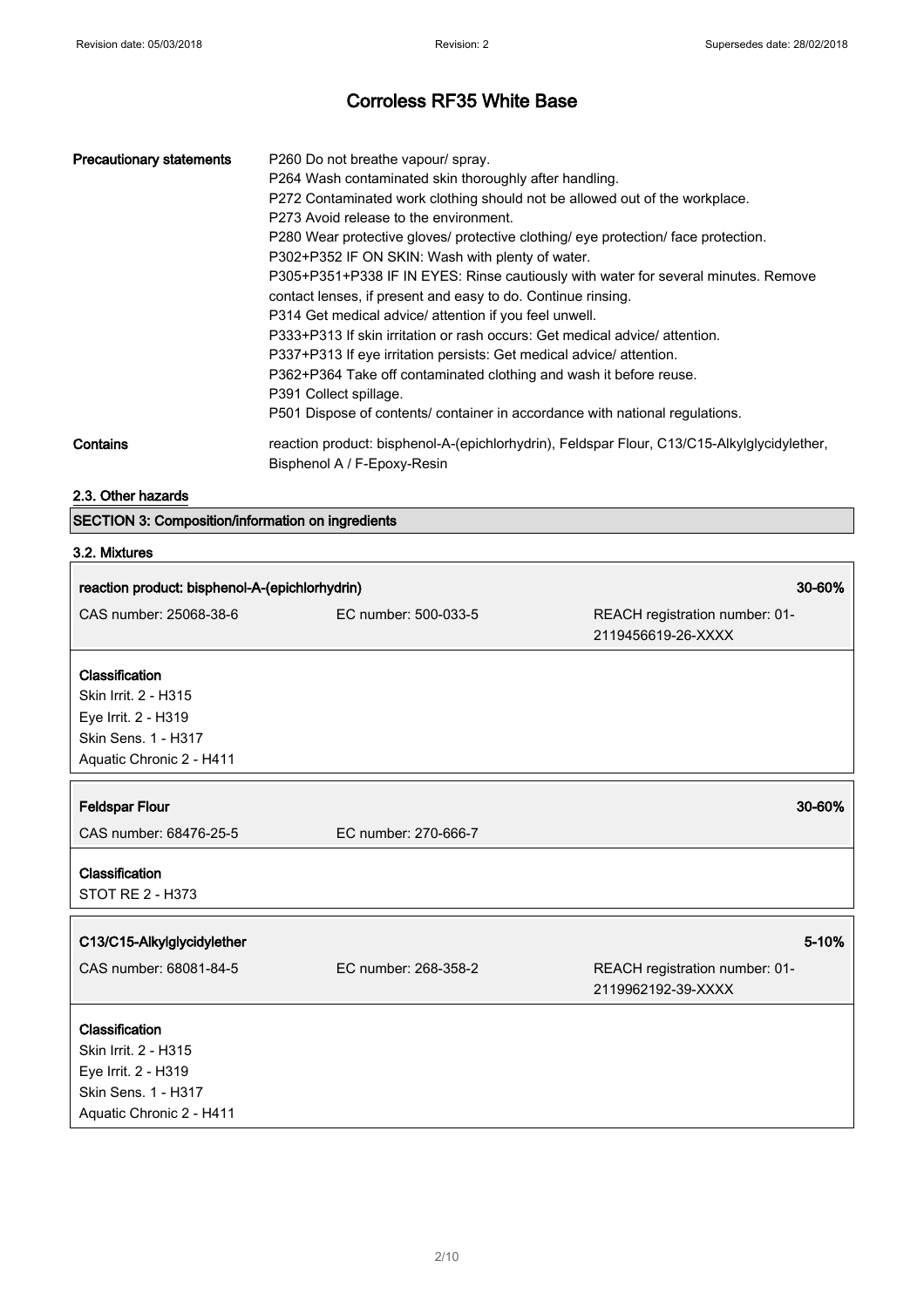$\mathsf{r}$ 

# Corroless RF35 White Base

| Bisphenol A / F-Epoxy-Resin                                                                                             |                      |                                                      | $1 - 5%$ |
|-------------------------------------------------------------------------------------------------------------------------|----------------------|------------------------------------------------------|----------|
| CAS number: 40216-08-8                                                                                                  |                      |                                                      |          |
| <b>Classification</b><br>Skin Irrit. 2 - H315<br>Eye Irrit. 2 - H319<br>Skin Sens. 1 - H317<br>Aquatic Chronic 2 - H411 |                      |                                                      |          |
| ethanol                                                                                                                 |                      |                                                      | $1 - 5%$ |
| CAS number: 64-17-5                                                                                                     | EC number: 200-578-6 | REACH registration number: 01-<br>2119457610-43-0000 |          |
| <b>Classification</b><br>Flam. Liq. 2 - H225                                                                            |                      |                                                      |          |

The Full Text for all R-Phrases and Hazard Statements are Displayed in Section 16.

| <b>SECTION 4: First aid measures</b>                             |                                                                                                                                                                                                                                                                                                                                                                                            |  |
|------------------------------------------------------------------|--------------------------------------------------------------------------------------------------------------------------------------------------------------------------------------------------------------------------------------------------------------------------------------------------------------------------------------------------------------------------------------------|--|
| 4.1. Description of first aid measures                           |                                                                                                                                                                                                                                                                                                                                                                                            |  |
| <b>General information</b>                                       | If in doubt, get medical attention promptly. Never give anything by mouth to an unconscious<br>person. Place unconscious person on their side in the recovery position and ensure breathing<br>can take place.                                                                                                                                                                             |  |
| Inhalation                                                       | Move affected person to fresh air at once. Keep affected person warm and at rest. When<br>breathing is difficult, properly trained personnel may assist affected person by administering<br>oxygen. If breathing stops, provide artificial respiration.                                                                                                                                    |  |
| Ingestion                                                        | Get medical attention immediately. Keep affected person warm and at rest. Do not induce<br>vomiting unless under the direction of medical personnel. If vomiting occurs, the head should<br>be kept low so that vomit does not enter the lungs.                                                                                                                                            |  |
| <b>Skin contact</b>                                              | Remove contaminated clothing immediately and wash skin with soap and water. Do not use<br>organic solvents.                                                                                                                                                                                                                                                                                |  |
| Eye contact                                                      | Remove any contact lenses and open eyelids wide apart. Rinse immediately with plenty of<br>water. Continue to rinse for at least 15 minutes and get medical attention.                                                                                                                                                                                                                     |  |
| <b>Protection of first aiders</b>                                | No action shall be taken without appropriate training or involving any personal risk. First aid<br>personnel should wear appropriate protective equipment during any rescue. It may be<br>dangerous for first aid personnel to carry out mouth-to-mouth resuscitation. Wash<br>contaminated clothing thoroughly with water before removing it from the affected person, or<br>wear gloves. |  |
| 4.2. Most important symptoms and effects, both acute and delayed |                                                                                                                                                                                                                                                                                                                                                                                            |  |
| Inhalation                                                       | No significant hazard at normal ambient temperatures.                                                                                                                                                                                                                                                                                                                                      |  |
| Ingestion                                                        | Ingestion may cause severe irritation of the mouth, the oesophagus and the gastrointestinal<br>tract.                                                                                                                                                                                                                                                                                      |  |
| <b>Skin contact</b>                                              | Causes skin irritation. May cause an allergic skin reaction.                                                                                                                                                                                                                                                                                                                               |  |
| Eye contact                                                      | Causes serious eye irritation. Prolonged or repeated exposure may cause the following<br>adverse effects: Pain or irritation. Profuse watering of the eyes. Redness.                                                                                                                                                                                                                       |  |

4.3. Indication of any immediate medical attention and special treatment needed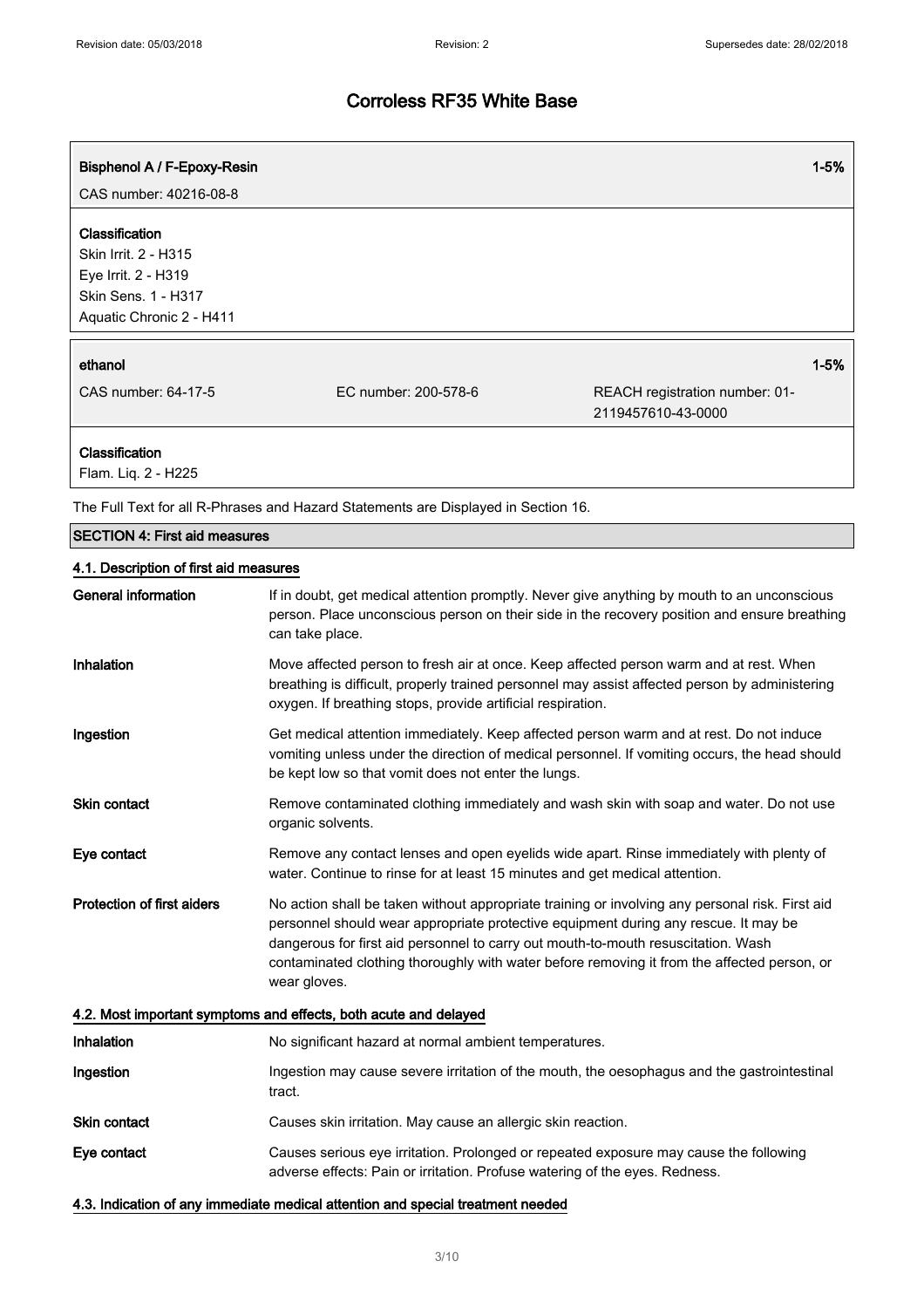| Notes for the doctor                                       | Treat symptomatically.                                                                                                                                                                                                                                                                                                                                                                                                                                                                     |  |
|------------------------------------------------------------|--------------------------------------------------------------------------------------------------------------------------------------------------------------------------------------------------------------------------------------------------------------------------------------------------------------------------------------------------------------------------------------------------------------------------------------------------------------------------------------------|--|
| <b>Specific treatments</b>                                 | No specific chemical antidote is known to be required after exposure to this product.                                                                                                                                                                                                                                                                                                                                                                                                      |  |
| <b>SECTION 5: Firefighting measures</b>                    |                                                                                                                                                                                                                                                                                                                                                                                                                                                                                            |  |
| 5.1. Extinguishing media                                   |                                                                                                                                                                                                                                                                                                                                                                                                                                                                                            |  |
| Suitable extinguishing media                               | Extinguish with alcohol-resistant foam, carbon dioxide, dry powder or water fog.                                                                                                                                                                                                                                                                                                                                                                                                           |  |
| Unsuitable extinguishing<br>media                          | Do not use water jet as an extinguisher, as this will spread the fire.                                                                                                                                                                                                                                                                                                                                                                                                                     |  |
| 5.2. Special hazards arising from the substance or mixture |                                                                                                                                                                                                                                                                                                                                                                                                                                                                                            |  |
| Specific hazards                                           | Containers can burst violently or explode when heated, due to excessive pressure build-up.<br>Harmful to aquatic life with long lasting effects.                                                                                                                                                                                                                                                                                                                                           |  |
| <b>Hazardous combustion</b><br>products                    | Thermal decomposition or combustion products may include the following substances:<br>Carbon dioxide (CO2). Carbon monoxide (CO). Acrid smoke or fumes. Oxides of nitrogen.<br>Halogenated hydrocarbons. Metal oxide(s).                                                                                                                                                                                                                                                                   |  |
| 5.3. Advice for firefighters                               |                                                                                                                                                                                                                                                                                                                                                                                                                                                                                            |  |
| Protective actions during<br>firefighting                  | In case of fire: Evacuate area. No action shall be taken without appropriate training or<br>involving any personal risk. Cool containers exposed to heat with water spray and remove<br>them from the fire area if it can be done without risk. Control run-off water by containing and<br>keeping it out of sewers and watercourses.                                                                                                                                                      |  |
| Special protective equipment<br>for firefighters           | Wear positive-pressure self-contained breathing apparatus (SCBA) and appropriate protective<br>clothing. Firefighter's clothing conforming to European standard EN469 (including helmets,<br>protective boots and gloves) will provide a basic level of protection for chemical incidents.                                                                                                                                                                                                 |  |
| <b>SECTION 6: Accidental release measures</b>              |                                                                                                                                                                                                                                                                                                                                                                                                                                                                                            |  |
|                                                            | 6.1. Personal precautions, protective equipment and emergency procedures                                                                                                                                                                                                                                                                                                                                                                                                                   |  |
|                                                            | For non-emergency personnel No action shall be taken without appropriate training or involving any personal risk. Evacuate<br>area. Keep unnecessary and unprotected personnel away from the spillage. Do not touch or<br>walk into spilled material. Do not breathe gas, fume, vapours or spray. Provide adequate<br>ventilation. If ventilation is inadequate, suitable respiratory protection must be worn. Use<br>protective equipment appropriate for surrounding materials.          |  |
| For emergency responders                                   | Wear protective clothing as described in Section 8 of this safety data sheet.                                                                                                                                                                                                                                                                                                                                                                                                              |  |
| 6.2. Environmental precautions                             |                                                                                                                                                                                                                                                                                                                                                                                                                                                                                            |  |
| <b>Environmental precautions</b>                           | Avoid the spillage or runoff entering drains, sewers or watercourses. Inform the relevant<br>authorities if environmental pollution occurs (sewers, waterways, soil or air). Contain spillage<br>with sand, earth or other suitable non-combustible material.                                                                                                                                                                                                                              |  |
| 6.3. Methods and material for containment and cleaning up  |                                                                                                                                                                                                                                                                                                                                                                                                                                                                                            |  |
| Methods for cleaning up                                    | Small Spillages: Stop leak if safe to do so. Move containers from spillage area. Absorb<br>spillage with non-combustible, absorbent material. Place waste in labelled, sealed containers.<br>Large Spillages: Stop leak if safe to do so. Move containers from spillage area. Approach the<br>spillage from upwind. No smoking, sparks, flames or other sources of ignition near spillage.<br>Avoid the spillage or runoff entering drains, sewers or watercourses. Dispose of waste via a |  |

#### 6.4. Reference to other sections

Reference to other sections For personal protection, see Section 8. For waste disposal, see Section 13.

as the spilled material.

licensed waste disposal contractor. The contaminated absorbent may pose the same hazard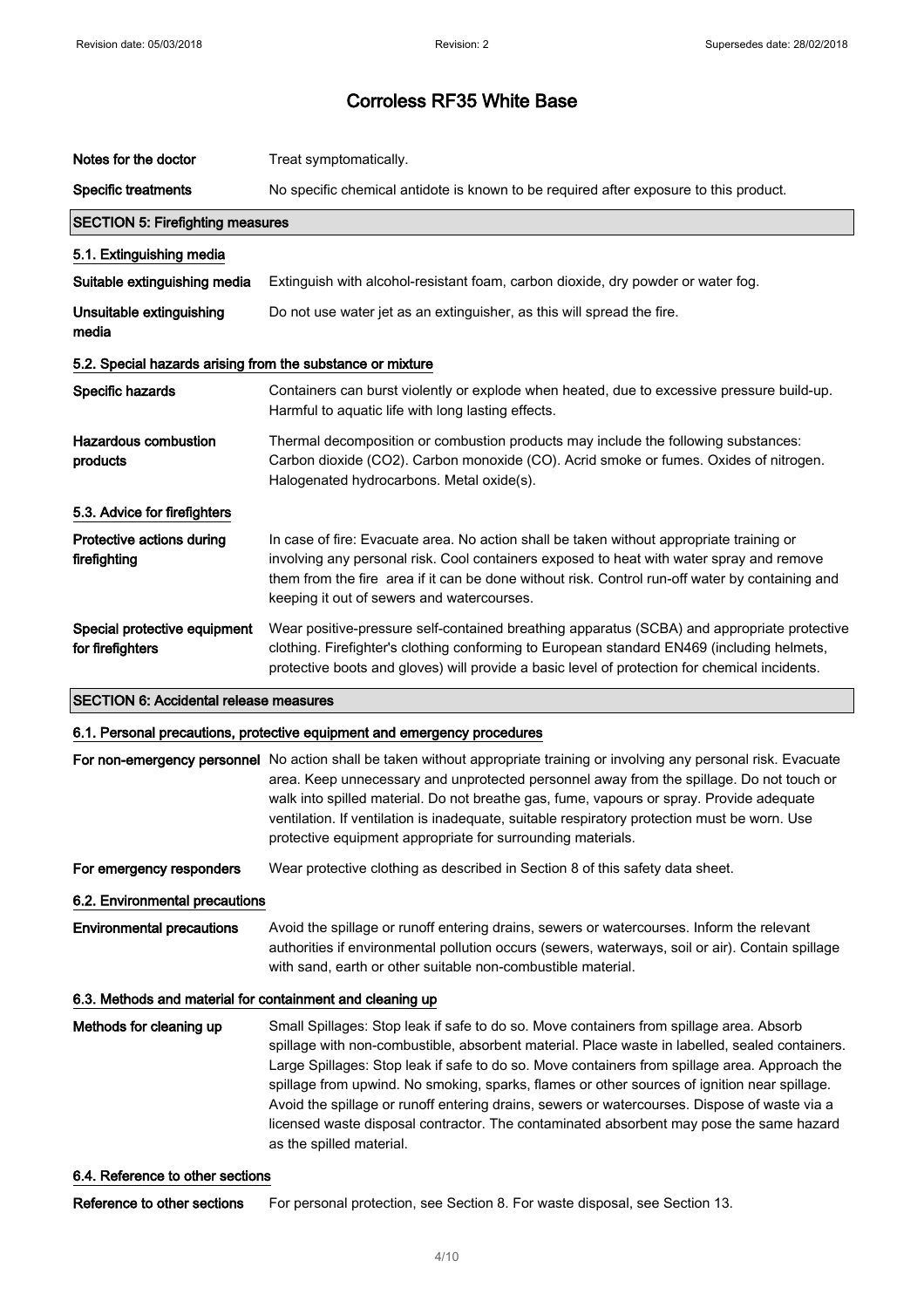## SECTION 7: Handling and storage

| 7.1. Precautions for safe handling                                 |                                                                                                                                                                                                                                                                                                                                                                                                                                                                  |
|--------------------------------------------------------------------|------------------------------------------------------------------------------------------------------------------------------------------------------------------------------------------------------------------------------------------------------------------------------------------------------------------------------------------------------------------------------------------------------------------------------------------------------------------|
| Note:                                                              | The information in this section contains generic advise and guidance.                                                                                                                                                                                                                                                                                                                                                                                            |
| <b>Usage precautions</b>                                           | Contains epoxy constituents. May produce an allergic reaction. Use only in well-ventilated<br>areas. Wear protective clothing as described in Section 8 of this safety data sheet. Inhalation<br>of dust during cutting, grinding or sanding operations involving this product may cause<br>irritation of the respiratory tract. Avoid contact with skin and eyes.                                                                                               |
| Advice on general<br>occupational hygiene                          | In confined or poorly-ventilated spaces, a supplied-air respirator must be worn. Do not eat,<br>drink or smoke when using this product. Good personal hygiene procedures should be<br>implemented. Wash hands thoroughly after handling. Take off contaminated clothing and<br>wash it before reuse. Remove contaminated clothing and protective equipment before<br>entering eating areas. Change work clothing daily before leaving workplace.                 |
|                                                                    | 7.2. Conditions for safe storage, including any incompatibilities                                                                                                                                                                                                                                                                                                                                                                                                |
| <b>Storage precautions</b>                                         | Store in accordance with local regulations. Store in tightly-closed, original container. Avoid<br>contact with oxidising agents. Avoid contact with acids and alkalis. Read label before use.<br>Avoid exposure to high temperatures or direct sunlight. Keep container tightly sealed when<br>not in use.                                                                                                                                                       |
| 7.3. Specific end use(s)                                           |                                                                                                                                                                                                                                                                                                                                                                                                                                                                  |
| Specific end use(s)                                                | The identified uses for this product are detailed in Section 1.2.                                                                                                                                                                                                                                                                                                                                                                                                |
| <b>SECTION 8: Exposure Controls/personal protection</b>            |                                                                                                                                                                                                                                                                                                                                                                                                                                                                  |
| 8.1. Control parameters<br>Occupational exposure limits<br>ethanol |                                                                                                                                                                                                                                                                                                                                                                                                                                                                  |
| WEL = Workplace Exposure Limit                                     | Long-term exposure limit (8-hour TWA): WEL 1000 ppm 1920 mg/m <sup>3</sup>                                                                                                                                                                                                                                                                                                                                                                                       |
|                                                                    |                                                                                                                                                                                                                                                                                                                                                                                                                                                                  |
|                                                                    | reaction product: bisphenol-A-(epichlorhydrin) (CAS: 25068-38-6)                                                                                                                                                                                                                                                                                                                                                                                                 |
| <b>DNEL</b>                                                        | Consumer - Oral; Short term : 0.75 mg/kg/day<br>Consumer - Oral; Long term : 0.75 mg/kg/day<br>Consumer - Dermal; Short term : 3.571 mg/kg/day<br>Consumer - Dermal; Long term : 3.571 mg/kg/day<br>Professional - Dermal; Short term : 8.33 mg/m <sup>3</sup><br>Professional - Dermal; Long term : 8.33 mg/m <sup>3</sup><br>Professional - Inhalation; Short term : 12.25 mg/m <sup>3</sup><br>Professional - Inhalation; Long term : 12.25 mg/m <sup>3</sup> |
| <b>PNEC</b>                                                        | - STP; 10 mg/l<br>- Fresh water; 0.006 mg/l<br>- Marine water; 0.0006 mg/kg<br>- Sediment; 0.996 mg/kg                                                                                                                                                                                                                                                                                                                                                           |

- Soil; 0.196 mg/kg
- Water; 0.0018 mg/l

### ethanol (CAS: 64-17-5)

DNEL Industry - Inhalation; Short term local effects: 1900 mg/m<sup>3</sup> Industry - Dermal; Long term systemic effects: 343 mg/kg/day Industry - Inhalation; Long term systemic effects: 950 mg/m<sup>3</sup>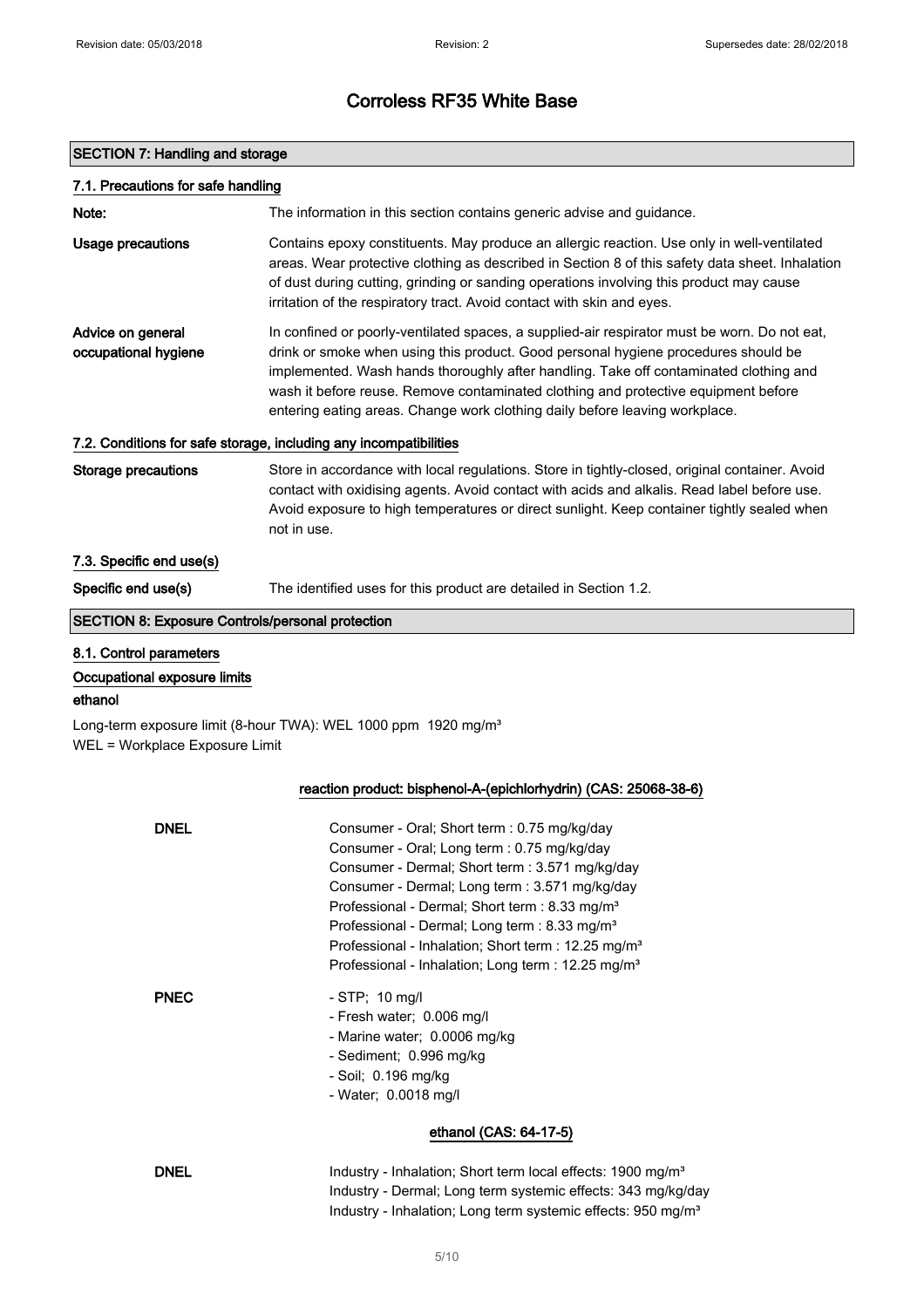- PNEC Fresh water; Long term 0.96 mg/l
	- Marine water; Long term 0.79 mg/l
	- Sediment; Long term 3.6 mg/kg
	- Soil; Long term 0.63 mg/kg

#### 8.2. Exposure controls

#### Protective equipment



controls



Appropriate engineering As this product contains ingredients with exposure limits, process enclosures, local exhaust ventilation or other engineering controls should be used to keep worker exposure below any statutory or recommended limits, if use generates dust, fumes, gas, vapour or mist. The engineering controls also need to keep gas, vapour or dust concentrations below any lower explosive limits. Use explosion-proof ventilating equipment.

Eye/face protection Eyewear complying with an approved standard should be worn if a risk assessment indicates eye contact is possible. Personal protective equipment for eye and face protection should comply with European Standard EN166. Unless the assessment indicates a higher degree of protection is required, the following protection should be worn: Chemical splash goggles or face shield.

Hand protection To protect hands from chemicals, gloves should comply with European Standard EN374. The most suitable glove should be chosen in consultation with the glove supplier/manufacturer, who can provide information about the breakthrough time of the glove material. Considering the data specified by the glove manufacturer, check during use that the gloves are retaining their protective properties and change them as soon as any deterioration is detected. It is recommended that gloves are made of the following material: Butyl rubber. Nitrile rubber.

Other skin and body protection Wear appropriate clothing to prevent any possibility of liquid contact and repeated or prolonged vapour contact. Wear suitable protective equipment for prolonged exposure and/or high concentrations of vapours, spray or mist. For the greatest protection, clothing should include anti-static overalls, boots and gloves. Refer to European Standard EN 1149 for information on material and design requirements and test methods.

Hygiene measures Good personal hygiene procedures should be implemented. Wash promptly with soap and water if skin becomes contaminated. Promptly remove any clothing that becomes contaminated. Care should be taken to avoid contact with contaminants when removing contaminated clothing. Remove contaminated clothing and protective equipment before entering eating areas. When using do not eat, drink or smoke. Eye wash facilities and emergency shower must be available when handling this product.

Respiratory protection If ventilation is inadequate, suitable respiratory protection must be worn. Respirator selection must be based on exposure levels, the hazards of the product and the safe working limits of the selected respirator. When spraying, wear a suitable supplied-air respirator.

Environmental exposure controls Emissions from ventilation or work process equipment should be checked to ensure they comply with the requirements of environmental protection legislation. In some cases, fume scrubbers, filters or engineering modifications to the process equipment will be necessary to reduce emissions to acceptable levels. Keep container tightly sealed when not in use. Residues and empty containers should be taken care of as hazardous waste according to local and national provisions.

#### SECTION 9: Physical and Chemical Properties

#### 9.1. Information on basic physical and chemical properties

| Appearance |
|------------|
|------------|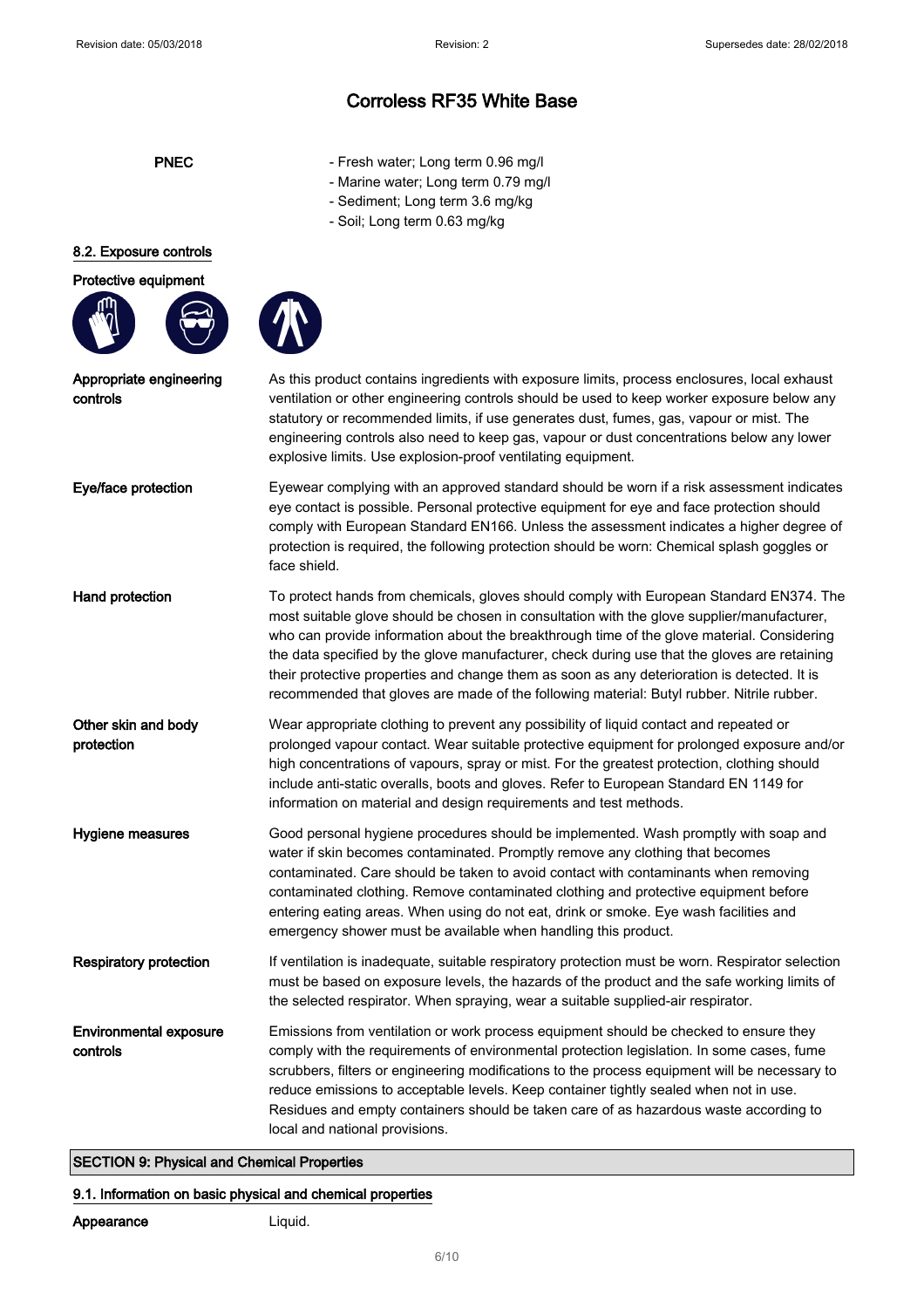| Colour                                       | White.                                                                                                                                                                                                                        |  |
|----------------------------------------------|-------------------------------------------------------------------------------------------------------------------------------------------------------------------------------------------------------------------------------|--|
| Odour                                        | Characteristic.                                                                                                                                                                                                               |  |
| Flash point                                  | 100°C SCC (Setaflash closed cup).                                                                                                                                                                                             |  |
| Vapour density                               | Heavier than air.                                                                                                                                                                                                             |  |
| <b>Relative density</b>                      | 1.50 +/- 0.05 Kg/L                                                                                                                                                                                                            |  |
| Solubility(ies)                              | Immiscible with water.                                                                                                                                                                                                        |  |
| <b>Viscosity</b>                             | Kinematic viscosity > 20.5 mm <sup>2</sup> /s.                                                                                                                                                                                |  |
| 9.2. Other information                       |                                                                                                                                                                                                                               |  |
| <b>SECTION 10: Stability and reactivity</b>  |                                                                                                                                                                                                                               |  |
| 10.1. Reactivity                             |                                                                                                                                                                                                                               |  |
| <b>Reactivity</b>                            | No test data specifically related to reactivity available for this product or its ingredients.                                                                                                                                |  |
| 10.2. Chemical stability                     |                                                                                                                                                                                                                               |  |
| <b>Stability</b>                             | Stable at normal ambient temperatures and when used as recommended.                                                                                                                                                           |  |
| 10.3. Possibility of hazardous reactions     |                                                                                                                                                                                                                               |  |
| Possibility of hazardous<br>reactions        | Under normal conditions of storage and use, no hazardous reactions will occur.                                                                                                                                                |  |
| 10.4. Conditions to avoid                    |                                                                                                                                                                                                                               |  |
| <b>Conditions to avoid</b>                   | Avoid heat, flames and other sources of ignition. Do not pressurise, cut, weld, drill, grind or<br>otherwise expose containers to heat or sources of ignition. Avoid the accumulation of vapours<br>in low or confined areas. |  |
| 10.5. Incompatible materials                 |                                                                                                                                                                                                                               |  |
| Materials to avoid                           | Avoid contact with the following materials: Oxidising agents.                                                                                                                                                                 |  |
| 10.6. Hazardous decomposition products       |                                                                                                                                                                                                                               |  |
| Hazardous decomposition<br>products          | Does not decompose when used and stored as recommended.                                                                                                                                                                       |  |
| <b>SECTION 11: Toxicological information</b> |                                                                                                                                                                                                                               |  |
| 11.1. Information on toxicological effects   |                                                                                                                                                                                                                               |  |
| <b>SECTION 12: Ecological Information</b>    |                                                                                                                                                                                                                               |  |
| 12.1. Toxicity                               |                                                                                                                                                                                                                               |  |
| 12.2. Persistence and degradability          |                                                                                                                                                                                                                               |  |
| 12.3. Bioaccumulative potential              |                                                                                                                                                                                                                               |  |
| 12.4. Mobility in soil                       |                                                                                                                                                                                                                               |  |
| 12.5. Results of PBT and vPvB assessment     |                                                                                                                                                                                                                               |  |
| 12.6. Other adverse effects                  |                                                                                                                                                                                                                               |  |
| <b>SECTION 13: Disposal considerations</b>   |                                                                                                                                                                                                                               |  |
| 13.1. Waste treatment methods                |                                                                                                                                                                                                                               |  |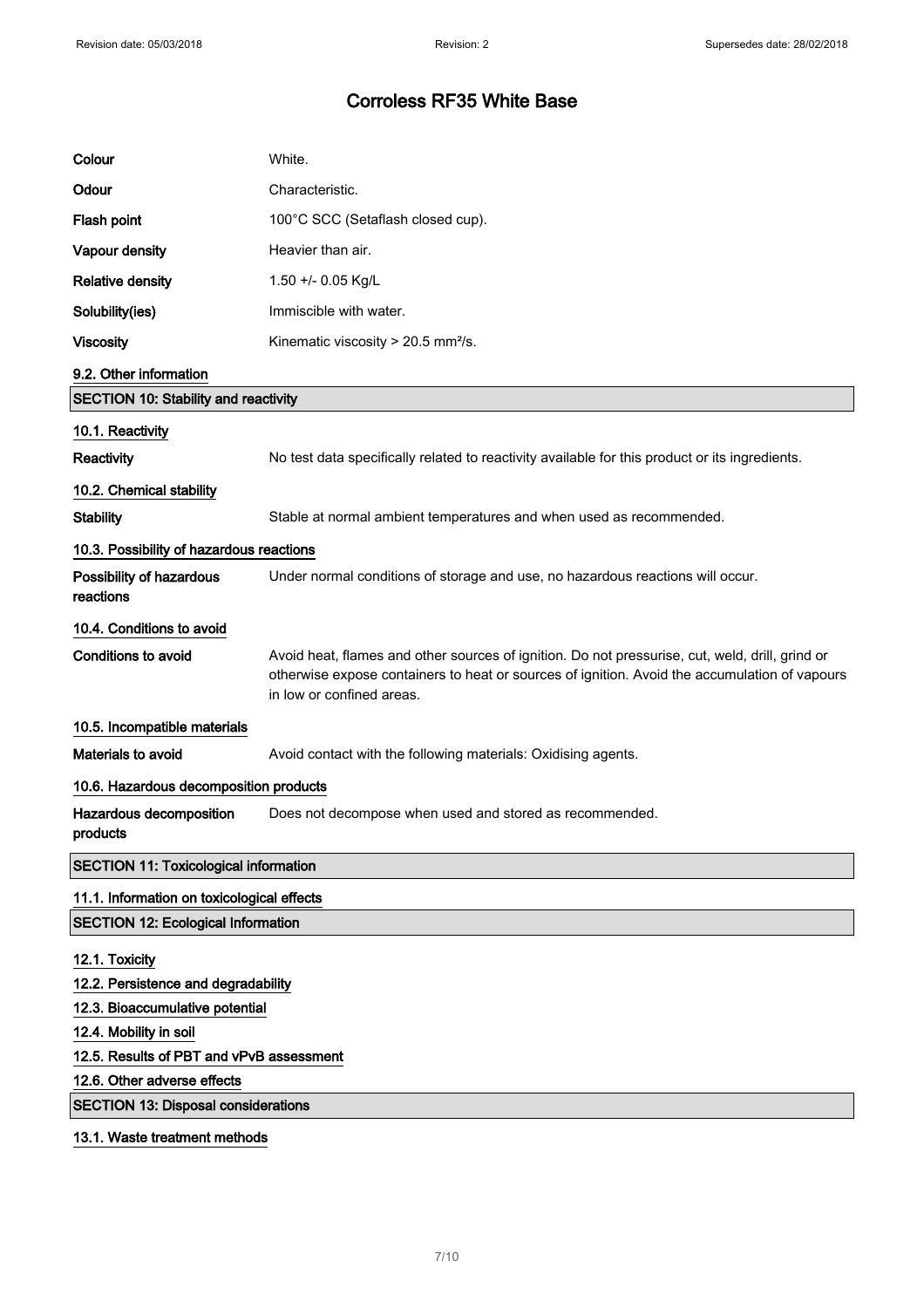| <b>General information</b> | The generation of waste should be minimised or avoided wherever possible. Disposal of this<br>product, process solutions, residues and by-products should at all times comply with the<br>requirements of environmental protection and waste disposal legislation and any local<br>authority requirements.       |
|----------------------------|------------------------------------------------------------------------------------------------------------------------------------------------------------------------------------------------------------------------------------------------------------------------------------------------------------------|
| Disposal methods           | Do not empty into drains. Waste packaging should be collected for reuse or recycling.<br>Incineration or landfill should only be considered when recycling is not feasible.                                                                                                                                      |
| Waste class                | 08 01 11 Waste paint and varnish containing organic solvents or other dangerous<br>substances If this product is mixed with other wastes, this code may no longer apply. If mixed<br>with other wastes, the appropriate code should be assigned.<br>For further information, contact your local waste authority. |

## SECTION 14: Transport information

| 14.1. UN number                    |                                                                                 |
|------------------------------------|---------------------------------------------------------------------------------|
| UN No. (ADR/RID)                   | 3082                                                                            |
| UN No. (IMDG)                      | 3082                                                                            |
| UN No. (ICAO)                      | 3082                                                                            |
| UN No. (ADN)                       | 3082                                                                            |
| 14.2. UN proper shipping name      |                                                                                 |
| Proper shipping name<br>(ADR/RID)  | ENVIRONMENTALLY HAZARDOUS SUBSTANCE, LIQUID, N.O.S.                             |
|                                    | Proper shipping name (IMDG) ENVIRONMENTALLY HAZARDOUS SUBSTANCE, LIQUID, N.O.S. |
|                                    | Proper shipping name (ICAO) ENVIRONMENTALLY HAZARDOUS SUBSTANCE, LIQUID, N.O.S. |
| Proper shipping name (ADN)         | ENVIRONMENTALLY HAZARDOUS SUBSTANCE, LIQUID, N.O.S.                             |
| 14.3. Transport hazard class(es)   |                                                                                 |
| <b>ADR/RID class</b>               | 9                                                                               |
| <b>ADR/RID classification code</b> | M6                                                                              |
| <b>ADR/RID label</b>               | 9                                                                               |
| <b>IMDG class</b>                  | 9                                                                               |
| ICAO class/division                | 9                                                                               |
| <b>ADN class</b>                   | 9                                                                               |
| <b>Transport labels</b>            |                                                                                 |
|                                    |                                                                                 |
| 14.4. Packing group                |                                                                                 |
| ADR/RID packing group              | III                                                                             |
| <b>IMDG packing group</b>          | Ш                                                                               |
| ADN packing group                  | Ш                                                                               |
| ICAO packing group                 | Ш                                                                               |
| 14.5. Environmental hazards        |                                                                                 |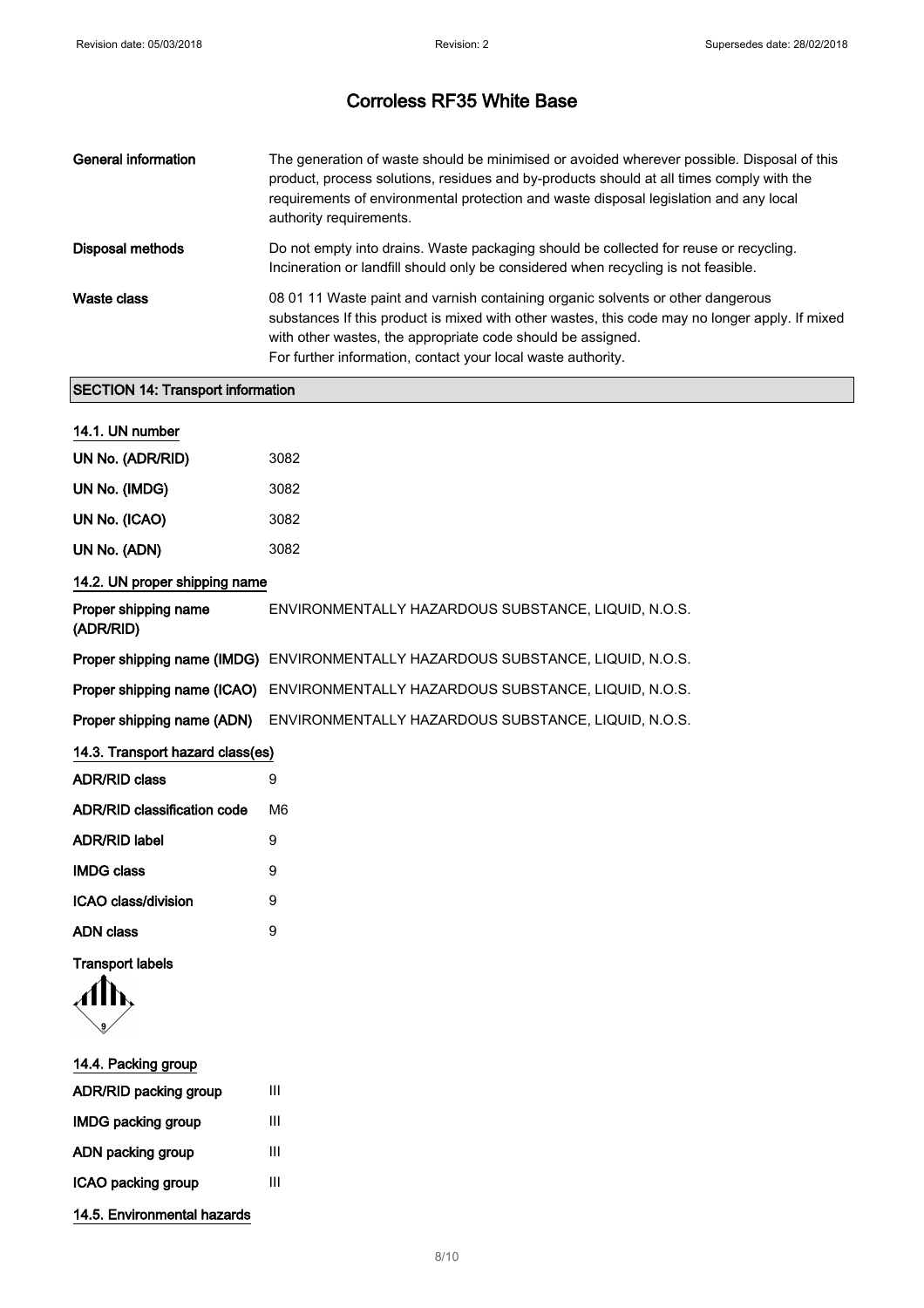#### Environmentally hazardous substance/marine pollutant



14.6. Special precautions for user

| <b>EmS</b>                                       | F-A, S-F   |
|--------------------------------------------------|------------|
| ADR transport category                           | 3          |
| <b>Emergency Action Code</b>                     | $\cdot 37$ |
| <b>Hazard Identification Number</b><br>(ADR/RID) | 90         |
| <b>Tunnel restriction code</b>                   | (E)        |

## 14.7. Transport in bulk according to Annex II of MARPOL and the IBC Code

|  |  |  | <b>SECTION 15: Regulatory information</b> |
|--|--|--|-------------------------------------------|
|--|--|--|-------------------------------------------|

| EU legislation                                                   | Regulation (EC) No 1907/2006 of the European Parliament and of the Council of 18<br>December 2006 concerning the Registration, Evaluation, Authorisation and Restriction of<br>Chemicals (REACH) (as amended). |
|------------------------------------------------------------------|----------------------------------------------------------------------------------------------------------------------------------------------------------------------------------------------------------------|
| <b>Health and environmental</b><br>listings                      | None of the ingredients are listed.                                                                                                                                                                            |
| <b>Authorisations (Title VII</b><br><b>Regulation 1907/2006)</b> | No specific authorisations are known for this product.                                                                                                                                                         |
| <b>Restrictions (Title VIII</b><br><b>Regulation 1907/2006)</b>  | No specific restrictions on use are known for this product.                                                                                                                                                    |

#### 15.2. Chemical safety assessment

No chemical safety assessment has been carried out.

#### SECTION 16: Other information

| Abbreviations and acronyms<br>used in the safety data sheet | ATE = Acute Toxicity Estimate<br>CLP = Classification, Labelling and Packaging Regulation [Regulation (EC) No. 1272/2008]<br>DNEL = Derived No Effect Level<br>EUH statement = CLP-specific Hazard statement<br>PNEC = Predicted No Effect Concentration<br><b>RRN = REACH Registration Number</b> |
|-------------------------------------------------------------|----------------------------------------------------------------------------------------------------------------------------------------------------------------------------------------------------------------------------------------------------------------------------------------------------|
| <b>Revision date</b>                                        | 05/03/2018                                                                                                                                                                                                                                                                                         |
| <b>Revision</b>                                             | 2                                                                                                                                                                                                                                                                                                  |
| Supersedes date                                             | 28/02/2018                                                                                                                                                                                                                                                                                         |
| SDS number                                                  | 4973                                                                                                                                                                                                                                                                                               |
| Hazard statements in full                                   | H225 Highly flammable liquid and vapour.<br>H315 Causes skin irritation.<br>H317 May cause an allergic skin reaction.<br>H319 Causes serious eye irritation.<br>H373 May cause damage to organs through prolonged or repeated exposure.<br>H411 Toxic to aquatic life with long lasting effects.   |